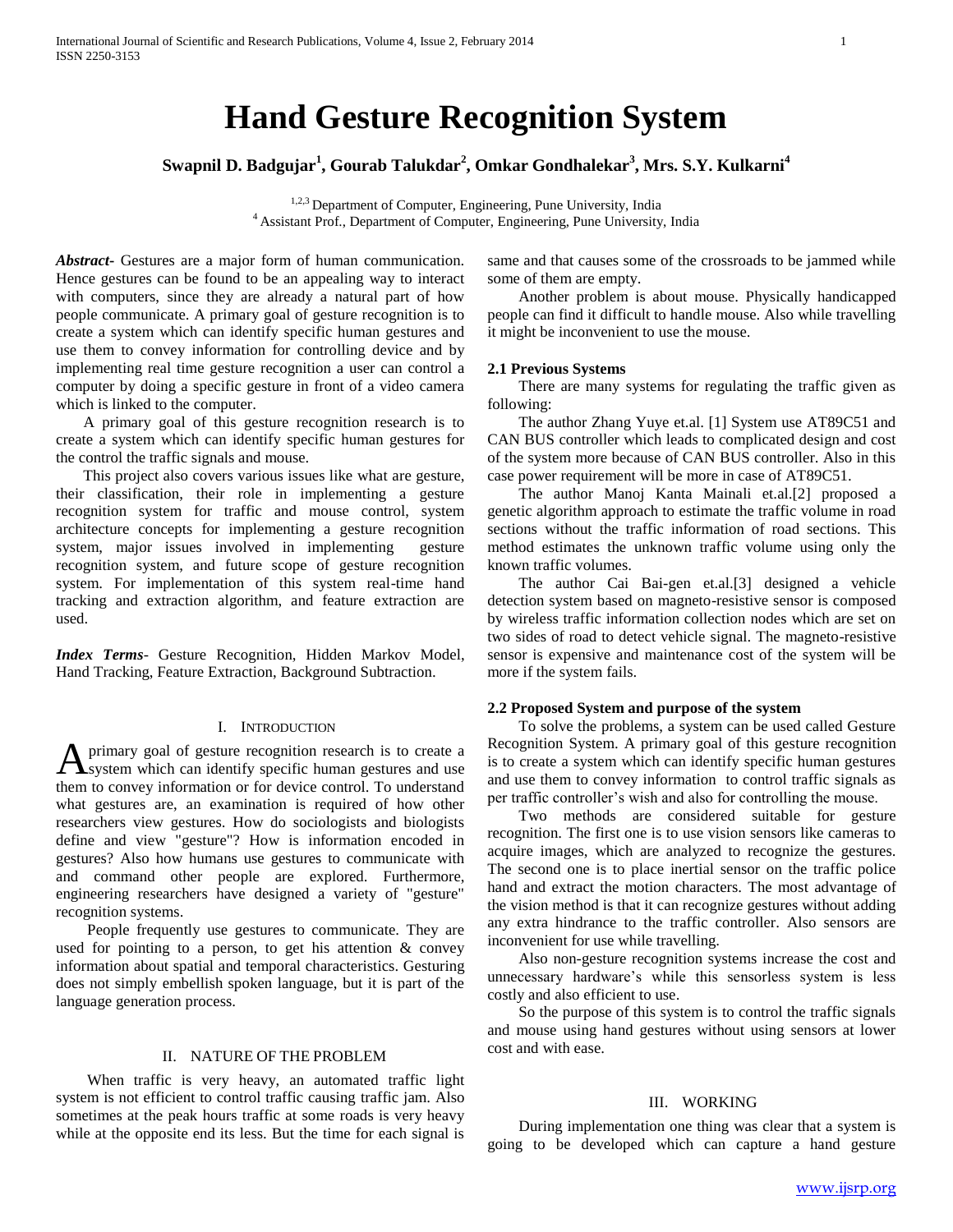performed by the user in front of web Cam, this captured image is then processed to identify the valid gesture through specific algorithm & execute the corresponding operation. The overall implementation of process is described as follows:

# **3.1 Human Generated Gesture**

 In the first step of implementation user will show one gesture. The gesture should be constant for some period of time, which is necessary for dynamic processing. These gestures should be already defined as valid gesture for processing.

# **3.2 Web Camera**

 The purpose of Web camera is to capture the human generated hand gesture and store its image in memory. The package called Java Media Framework is used for storing image in memory and again calling the same program after particular interval.



**Fig 1 Interaction among the components**

# **3.3 Image Processing Algorithm**

 This carries the major portion of implementation. First the captured image is preprocessed by techniques like real-time hand tracking and extraction algorithm, feature extraction, hidden markov model(hmm) training and gesture recognition.

#### **3.4 Event Handling**

 Once the gesture is identified the appropriate command for it will be executed. This includes controlling mouse, performing its various applications like selecting, dragging and pasting any folder from one place to another, both left and right clicks and scrolling. This also includes controlling all traffic signals through different gestures for each signal.

# IV. IMPLEMENTATION AND SYSTEM DESCRIPTION

#### **4.1 Hand tracking and handshape extraction**

 Here, a real-time hand tracking method is developed. This method is robust and reliable in complex background. For tracking the moving hand and then for extracting the hand shape fast and accurately, the trade-off between the computation complexity and robustness need to be considered.

# **4.1.1 Feature extraction**

 To find the movement information, the input gesture is assumed to be non-stationary or moving. When objects move in the spatial-time space, an image sequence is generated, motion detector is able to track the moving objects by examining the local gray-level changes. Let  $F_i(x,y)$  be the ith frame of the sequence and  $Di(x,y)$  be the difference image between the ith and the  $(i+1)$ th frame defined as:

$$
D_i(x,y) = T_i\{|F_i(x,y) - F_{i+1}(x,y)|\}
$$
 (1)

where Ti is a thresholding function,  $F_i(x,y)$  and  $D_i(x,y)$  are all 160 X 120 images, and  $D_i(x,y)$  is binary image defined as follows:

$$
D_i(x, y) = \begin{cases} 1, & |F_i(x, y) - F_{i+1}(x, y)| \ge \text{threshold} \\ 0, & \text{otherwise.} \end{cases}
$$
 (2)

 (1)Thresholding- Having extracted the moving object region, the thresholding on the frame difference (i.e. Eq. (2)) can be aaplied for the extraction of the possible moving region in complex background. Conventional thresholding methods, such as Ostu thresholding are not suitable for the case of detecting motion difference. Instead, a simple thresholding technique is used to extract moving regions. The threshold for motion detection is determined as  $t_M=0.2\mu$ ; where  $\mu$  is the average luminous of captured image  $F_i(x,y)$ :

 (2) Skin color detection- Skin can be easily detected by using the color information. First, we use the constraint, i.e.  $R <$  $G < B$ , to find the skin color regions which may include a wide range of colors, such as pink,red, orange, and brown colors. So, we will find many regions other than the skin regions. However, those non-skin regions which satisfy our constraint will be excluded due to there is no motion information, e.g. orange color region will not be misidentified as the hand region. Second, some sample colors from the hand region may be obtained. To find the skin regions, we compare the colors in the regions with the prestored sample colors. If they are similar, then the region must be skin region..

 (3) Edge detection- Edge detection is applied to separate the arm region from the hand region. There are fewer edges on the arm region than on the palm region. A simple edge detection technique (e.g. Kirsch edge operator) to obtain different direction edges is used, and then the absolute maximum value of each pixel is chosen to form the edge image of ith frame as  $E_i(x,y)$ :

 (4) Combination of motion, skin color, and edge- The hand gestures information consists of skin color,movement and edge feature. We use the logic 'AND' to combine these three types of information, that is: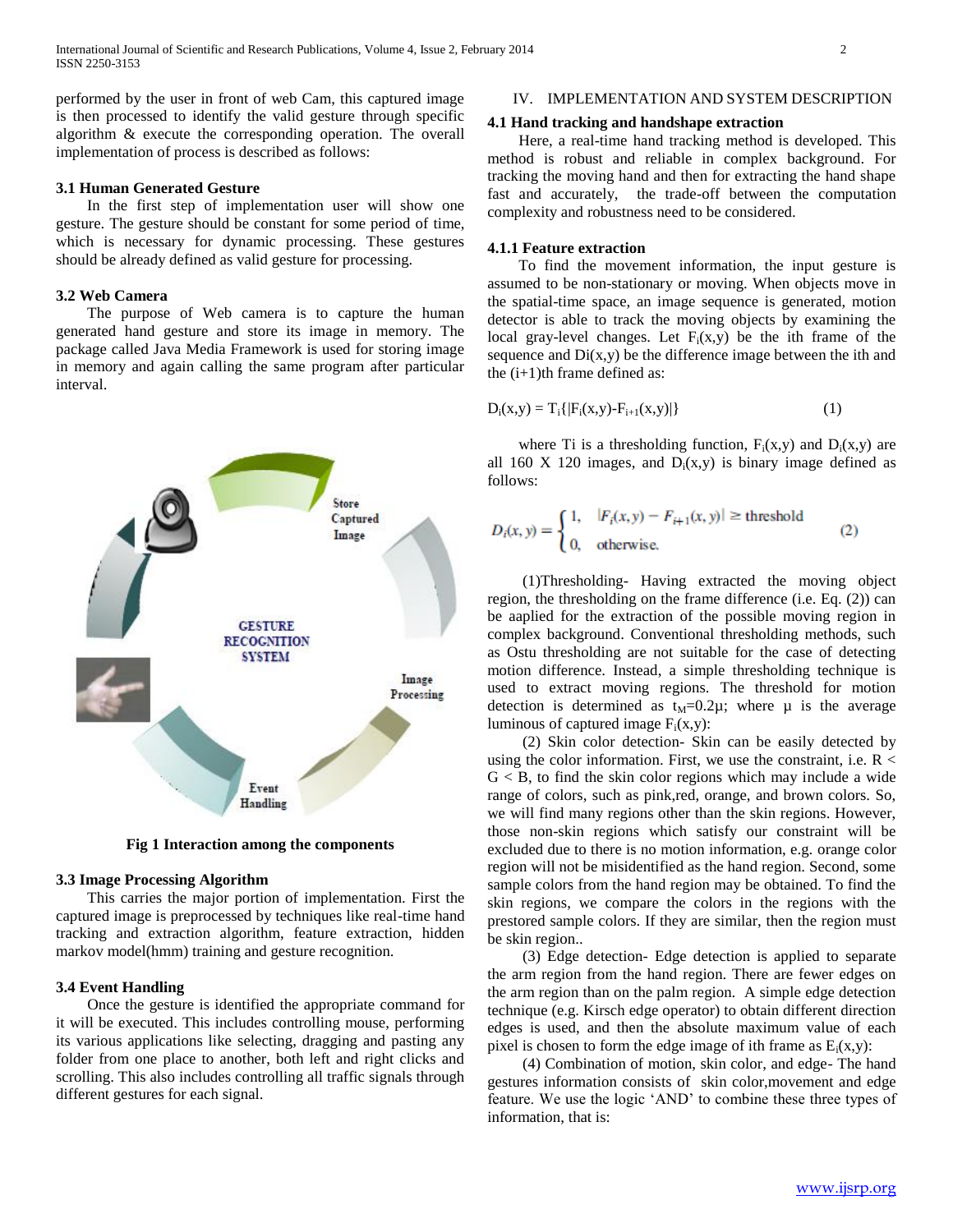$$
C_i(x, y) = D_i(x, y) \wedge S_i(x, y) \wedge E_i(x, y) \tag{3}
$$

where  $D_i(x,y)$ ,  $S_i(x,y)$  and  $E_i(x,y)$  indicate the movement, skin color and edge images. The combined region is shown in



regions in the arm area.

**Fig. 2. The hand gesture information. (a) Original image Fi(x, y), (b) motion region DiS(x, y), (c) skin color region Si(x, y), (d) edge region Ei(x, y):**



**Fig. 3. The combined region Ci(x, y):**

 (5) Region identification.- A simple method for region identification is to label each region with a unique integer number which is called the labeling process. After labeling, the largest integer label indicates the number of regions in the image. After the labeling process, the small regions can be treated as noise and then be removed. Fig. 4(a) shows that the labeling results and Fig. 4(b) shows the center position  $p_c(i)$  of the hand region.

Fig 2. Fig. 3 shows the combined region  $C_i(x,y)$ : The combined image consists of a large region in the palm area and some small





 $(b)$ **Fig. 4. (a) The labeling results Li(x, y); (b) the correct center position.**

# **4.1.2 Robustness and low complexity**

 Only motion and color information is not sufficient, and also hand-shape is not always the largest labeled region. If there are other skin-color objects moving rapidly, the tracking process may fail. We need to take advantage of the motion smoothness constraint for trajectory justification, and use background

subtraction to find the foreground object, and finally we can identify the hand region.

 (1). Background subtraction- A simple background subtraction technique is used to obtain the hand gesture shape. We Fig. 5 shows the foreground region.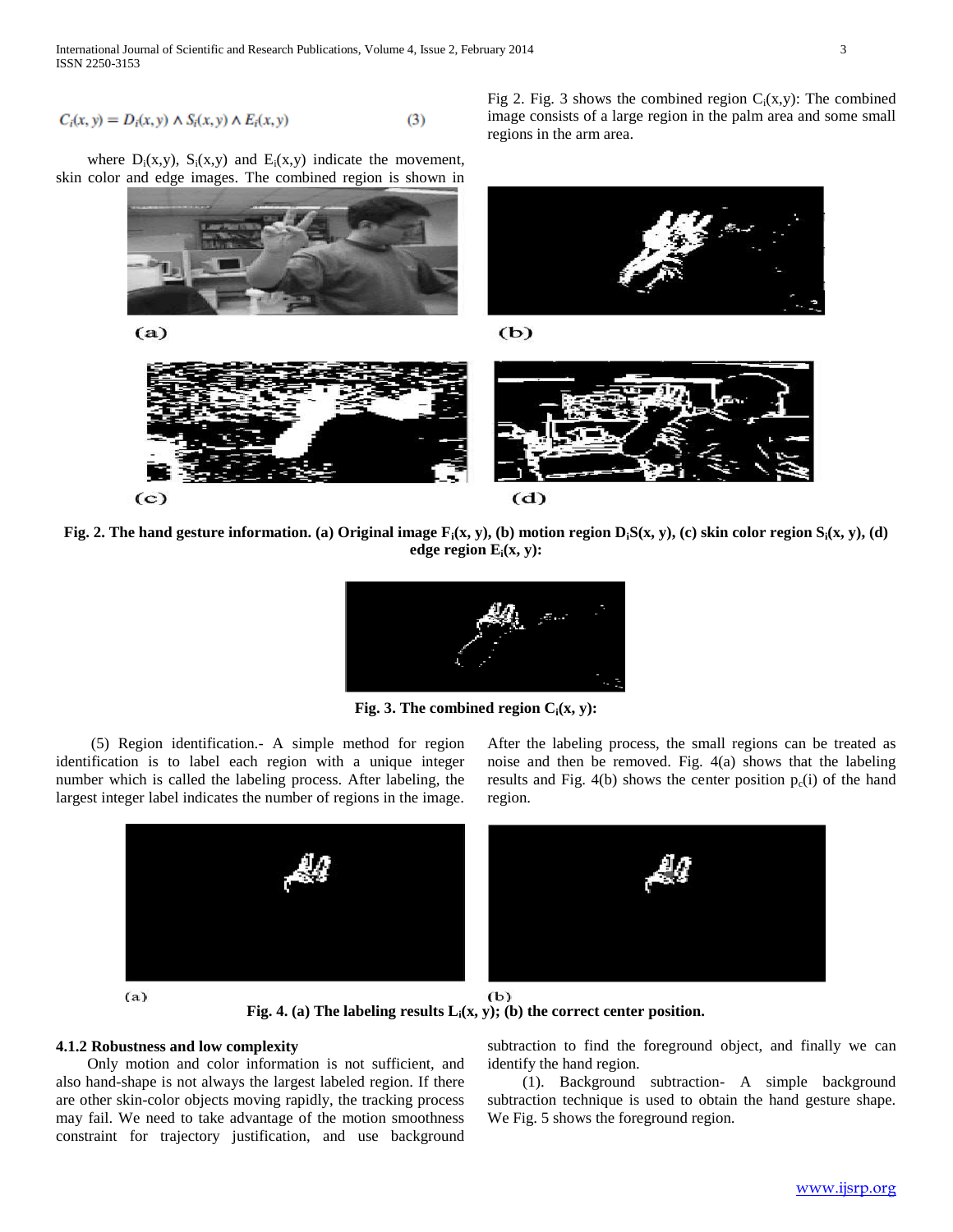To update our background model, we adapt our background model by using current frame  $F_i$  and foreground region  $FG_i$ : We have generated two different types of foreground regions, one is  $FG1<sub>i</sub> = FG<sub>i</sub>$ ; which is used to obtain the hand gesture region; and the other is FG2<sub>i</sub>, which is applied for background updating process.  $FGI_i$  has a compact shape while  $FG2i$  is generated for background updating.. The background update equation is:

$$
BG_{i+1} = (1-w)BG_i + wF_i \tag{4}
$$

 Fig. 5 shows the flow diagram of our hand gesture tracking system and Fig. 6 shows the results of hand gesture region extraction process.



**Fig. 5. The flow diagram of hand gesture tracking system.**



(a) current frame. (b) foreground. (c) hand region **Fig. 6. Foreground region combining skin color and hand gesture position.**

#### V. APPLICATIONS AND FUTURE ENHANCEMENT

## **5.1 Applications**

 This hand gesture recognition system is very vast in day-today technical solutions. Its main applications are

- 1. For controlling the traffic signals as per the wish of traffic controller to reduce the problem of traffic jam at peak hours.
- 2. To control the mouse so that physically handicapped people can use it and also it mouse will not be inefficient to use while travelling.

# **5.2 Future Enhancement**

- 1. By integrating our system with voice recognition system we can embed it in ROBOTS.
- 2. We are also able to handle dynamic image processing and event handling accordingly.

# VI. CONCLUSION

 In this paper we have presented a method to recognize the unknown input gestures by using hand tracking and extraction method. We apply this system to recognize the single gesture. In the experiments, we assume stationary background so that our system will have smaller search region for tracking.

 Using this model we have developed an application where we can control mouse with the finger using it on web cam. Also we have developed an application controlling traffic signals using hand gestures.

#### ACKNOWLEDGEMENT

 We would like to thank our guide Prof. Mrs. S.Y Kulkarni Asst. Prof., Computer Department, Smt. Kashibai Navale College of Engineering, University of Pune, for her help and guidance to enable us to propose this system.

#### **REFERENCES**

- [1] Zhang Yuye & Yan Weisheng;"Research of Traffic Signal Light Intelligent Control System Based On Microcontroller", First International Workshop on Education Technology and Computer Science,pp301- 303. 2009.
- [2] Manoj Kanta Mainali & Shingo Mabu ;"Evolutionary Approach for the Traffic Volume Estimation of Road Sections", pp100- 105, IEEE. 2010.
- [3] Ms promila sinhmar; " Intelligent Traffic Light and Density Control using Ir Sensors and Microcontroller"; International Journal of Advanced Technology & Engineering Research; ISSN NO: 2250-3536; VOLUME 2, ISSUE 2, MARCH 2012.
- [4] Swapnali Shirke & P G Chilaveri;" Traffic Light Control Using Accelerometer Sensor on ARM Platform" International Journal of Engineering Research & Technology (IJERT) Vol. 2 Issue 9, September - 2013
- [5] Hand gesture recognition using a real-time tracking method and hidden Markov model sq Feng-Sheng Chen, Chih-Ming Fu, National Tsing Hua University, ROC Received 15 January 2001; received in revised form 2 January 2003; accepted 20 March 2003